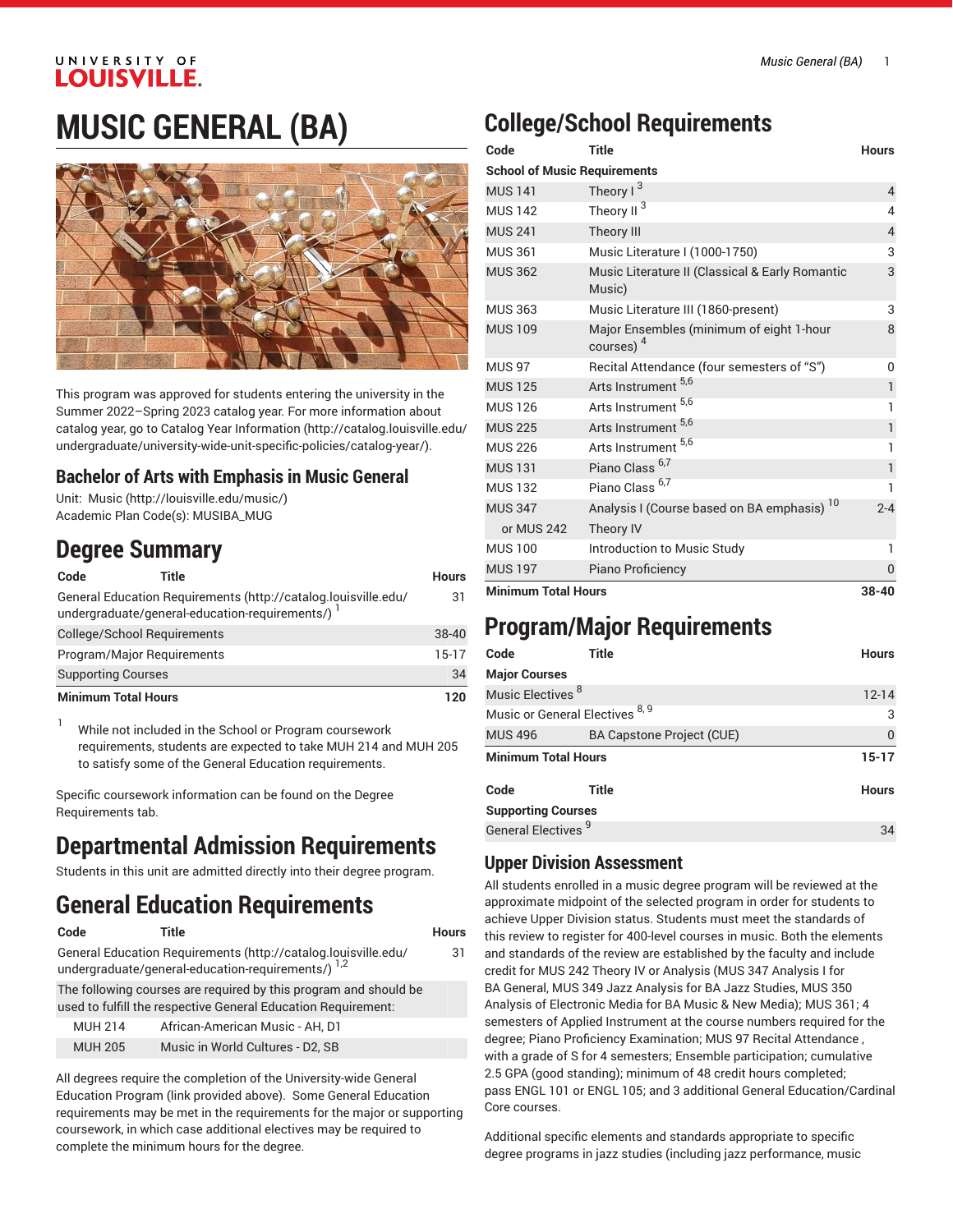### UNIVERSITY OF **LOUISVILLE.**

education and music therapy with tracks in jazz studies, and the BA in jazz studies), music composition, music education, music history, instrumental and vocal performance, pedagogy, music theory, and music therapy are required of students in order to achieve Upper Division status and to continue in the degree program. Specific degree requirements are determined by the concentration and area faculties and are outlined in the *Undergraduate Student Handbook*.

#### **Code Title Hours**

#### **Culminating Undergraduate Experience (Graduation requirement)**

Requirement fulfilled by completing: MUS 496 BA Capstone Project

- 1 Students are required to take MUH 214 and MUH 205 Music in World Cultures - D2, SB.
- $2^{2}$  MUH courses will not be accepted as music electives or cardinal core courses with the exception of ANTH 205/MUH 205 and PAS 214/MUH 214.
- 3 Students who do not pass the computer-based Fundamentals Test prior to the beginning of the fall semester are required to enroll in MUS 91 Fundamentals of Music I for 0 credit concurrently with MUS 141 Theory I. Students who do not pass Theory I, and students who enter the School of Music in January and do not place into MUS 142 Theory II, must enroll in MUS 92 for the spring semester. Credits for MUS 92 do not count toward the degree.
- 4 Strings take section 01, others solely dependent on the ensemble audition
- 5 The Piano Proficiency Examination is required for applied piano and organ majors.
- 6 If the applied area is piano or organ, Piano Class is replaced with 2 hours of music electives. The Piano Proficiency Examination may be taken in lieu of two semesters of Piano Class.
- 7 Students must pass the complete Piano Proficiency Examination before receiving credit for the final semester of the piano requirement. Students must be enrolled continuously in Piano Class until their piano requirement has been completed. Those who pass the Piano Proficiency Exam before the end of the second semester of Piano Class may replace the requirement with electives or with secondary piano if faculty load permits.
- 8 12 hours of music electives if MUS 242 Theory IV is chosen; 14 hours of music electives if MUS 347 Analysis I is chosen. Music electives in any Bachelor of Music degree should be chosen from courses in Music History, Music Theory/Composition, Music Education, Music Literature, Music Pedagogy, Music Therapy, Jazz, a secondary applied area, or a non-required ensemble. Courses beyond the degree requirement in the student's major applied area or in the required major ensemble(s) are not appropriate. For the Bachelor of Arts degree, in addition to the electives listed for the Bachelor of Music, applied music courses beyond the required

four semesters are acceptable as music electives. MUH courses will not be accepted as music electives. 9 Non-music electives which include 18 hours in one area of

concentration. At least 9 hours in the area of concentration, and a total of 12 of the 34 hours, must be at the 300-level or above. The student may choose to pursue a second major or take a minor in a non-music area. School of Music students may count up to two one-hour Physical Education courses toward the general elective requirement.

- *Music General (BA)* 2
- MUS 347 Analysis I for BA General, MUS 349 Jazz Analysis for BA Jazz Studies, MUS 350 Analysis of Electronic Media for BA Music & New Media.

# **Flight Plan**

| Course<br>Year 1      | Title                                                         | <b>Hours</b>   |
|-----------------------|---------------------------------------------------------------|----------------|
| Fall                  |                                                               |                |
| <b>MUS 100</b>        | Introduction to Music Study                                   | 1              |
| <b>MUS125</b>         | Arts Instrument                                               | 1              |
| <b>MUS 109</b>        | <b>Major Ensembles</b>                                        | 1              |
| <b>MUS 141</b>        | Theory I                                                      | 4              |
| <b>MUS 97</b>         | <b>Recital Attendance</b>                                     | 0              |
| <b>MUS 131</b>        | Piano Class (or Music Elective)                               | 1              |
| <b>Music Elective</b> |                                                               | 1              |
| <b>ENGL 101</b>       | Introduction to College Writing - WC                          | 3              |
|                       | General Education: Cardinal Core Natural Sciences - S         | 3              |
|                       | General Education: Cardinal Core Natural Sciences Lab - SL    | 1              |
|                       | <b>Hours</b>                                                  | 16             |
| Spring                |                                                               |                |
| <b>MUS 126</b>        | Arts Instrument                                               | 1              |
| <b>MUS 109</b>        | Major Ensembles                                               | 1              |
| <b>MUS 142</b>        | Theory II                                                     | 4              |
| <b>MUS 97</b>         | <b>Recital Attendance</b>                                     | 0              |
| <b>MUS 132</b>        | Piano Class (or Music Elective)                               | 1              |
| <b>MUS197</b>         | Piano Proficiency                                             | 0              |
| <b>Music Elective</b> |                                                               | 2              |
| <b>ENGL 102</b>       | Intermediate College Writing - WC                             | 3              |
|                       | General Education: Cardinal Core Quantitative Reasoning - QR  | 3              |
|                       | Hours                                                         | 15             |
| Year 2                |                                                               |                |
| Fall                  |                                                               |                |
| <b>MUS 225</b>        | Arts Instrument                                               | 1              |
| <b>MUS 109</b>        | Major Ensembles                                               | 1              |
| <b>MUS 241</b>        | Theory III                                                    | 4              |
| <b>MUS 97</b>         | <b>Recital Attendance</b>                                     | 0              |
| <b>Music Elective</b> |                                                               | $\overline{2}$ |
|                       | Non-Music Elective in chosen concentration                    | 3              |
|                       | Non-Music Elective in any other discipline                    | 3              |
|                       | <b>Hours</b>                                                  | 14             |
| Spring                |                                                               |                |
| <b>MUS 226</b>        | Arts Instrument                                               | 1              |
| <b>MUS 109</b>        | Major Ensembles                                               | 1              |
| One of the following: |                                                               | $2 - 4$        |
| <b>MUS 242</b>        | Theory IV                                                     |                |
|                       | Music Elective, 2 hours (if taking MUS 347 in Spring, Year 3) |                |
| <b>MUS 361</b>        | Music Literature I (1000-1750)                                | 3              |
| <b>MUS 97</b>         | <b>Recital Attendance</b>                                     | 0              |
|                       | Non-Music Elective in chosen concentration                    | 3              |
|                       | Non-Music Elective in any other discipline                    | 3              |
|                       | <b>Hours</b>                                                  | $13 - 15$      |
| Year 3                |                                                               |                |
| Fall                  |                                                               |                |
| <b>MUS 109</b>        | <b>Major Ensembles</b>                                        | 1              |
| <b>MUS 362</b>        | Music Literature II (Classical & Early Romantic Music)        | 3              |
| <b>MUS 347</b>        | Analysis I (not required if student completed MUS 242 in      | $0 - 2$        |
|                       | Spring, Year 2)                                               |                |
| Music Elective        |                                                               | 1              |
|                       | Non-Music Elective in chosen concentration                    | 3              |
|                       | Non-Music Elective in any other discipline                    | 3              |